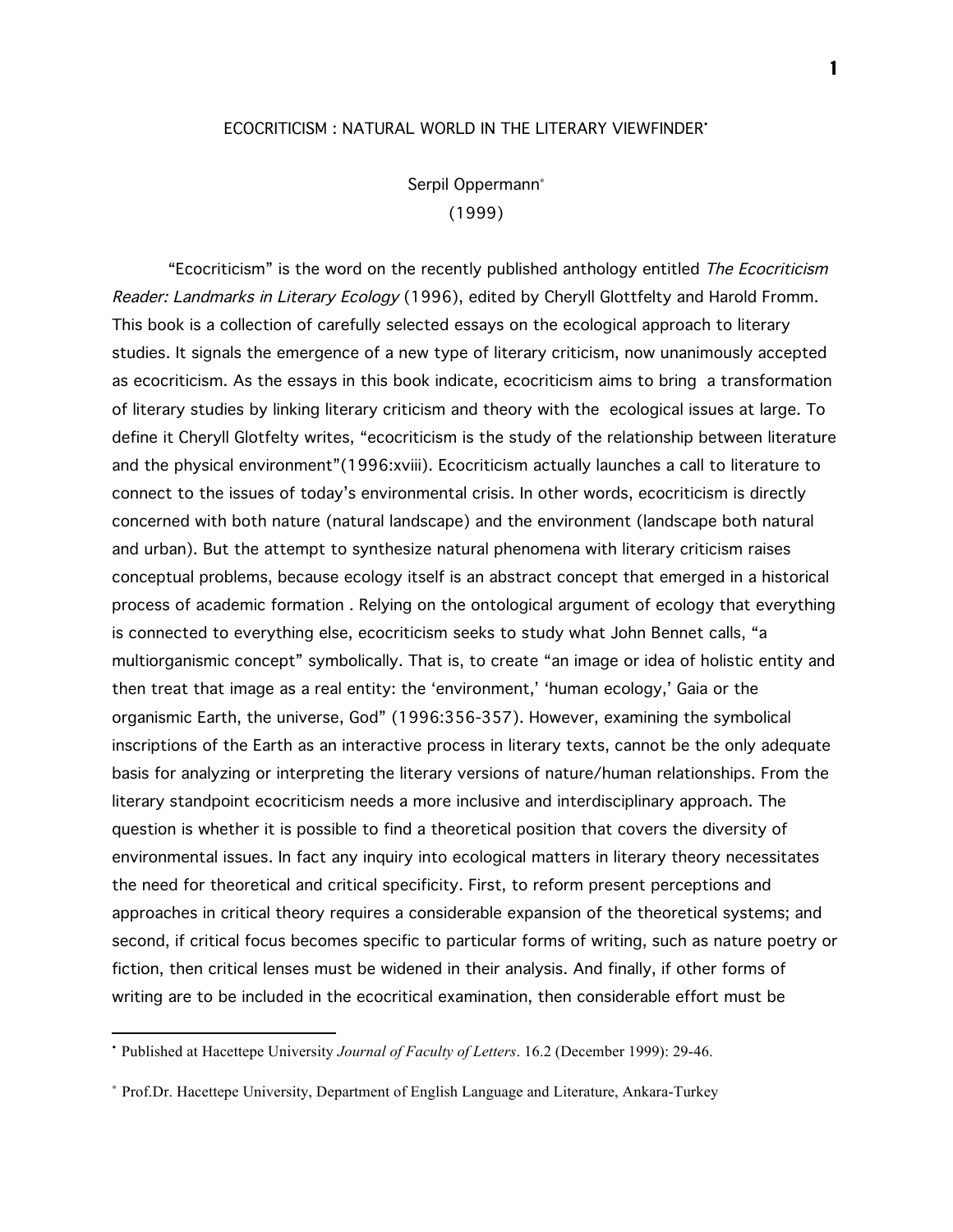expended in their study in terms of how they construct or approach ecological matters. If all intersections of literary and the physical environment are to be analyzed, ecocritical theory needs an eco-literary system of some complexity, because any interaction between these two phenomena requires systemic properties. The dilemma is one of choosing an adequate critical perspective that synthesizes the natural and the literary phenomena. Consequently, ecocriticism today is in a process of inventing and shaping itself, borrowing largely from other disciplines and the natural sciences.

The growing number of ecologically informed critical studies, however, signals the necessity to develop an ecological or environmental criticism in the profession of the humanities, as well as to bring ecological consciousness to the practice of literary criticism. Today more and more young academics respond to the global environmental crisis by turning to the new field of literary ecology. Thus, the ecological investigations and interpretations of the relationship between nature and culture, toward formulating ecologically informed critical principles in literary criticism and theory, inevitably lead to an ecologically oriented critical approach. As a result, ecocriticism arrives with the promise of offering a unique combination of literary and natural scientific discourses. This new eco-theory responds to the global ecological crisis and addresses important environmental issues, specifically by examining values, in literary texts, with deep ecological implications. Ecocriticism, then, takes an earth-centered approach to literature, and an ecological approach to literary criticism. Ecocriticism mainly concentrates on how literature interacts with and participates in the entire ecosphere.

In his essay, "Literature and Ecology: An Experiment in Ecocriticism," William Rueckert defines ecocriticism as "the application of ecology and ecological concepts to the study of literature, because ecology (as a science, as a discipline, as the basis for human vision) has the greatest relevance to the present and future of the world" (1996:107). In this context the possible relations between literature and nature are examined in terms of ecological concepts. Ecocriticism, then, attempts to find a common ground between the human and the nonhuman to show how they can coexist in various ways, because the environmental issues have become an integral part of our existence. This is one problem that ecocriticism addresses in its attempt to find a more environmentally conscious position in literary studies.

"As environmental problems compound," writes Cheryll Glotfelty, speaking on behalf of the academics worldwide, "work as usual seems unconscionably frivolous. If we are not part of the solution, we are part of the problem" (1996: xxi). Therefore, her question, "How then can we contribute to environmental restoration...from within our capacity as professors of literature" (1996: xxi), is of crucial importance. But this contribution should be well focused on the literary as well as on the ecological concepts, not privileging one over the other.The task of ecocriticism, then, is to formulate a conceptual foundation for the study of interconnections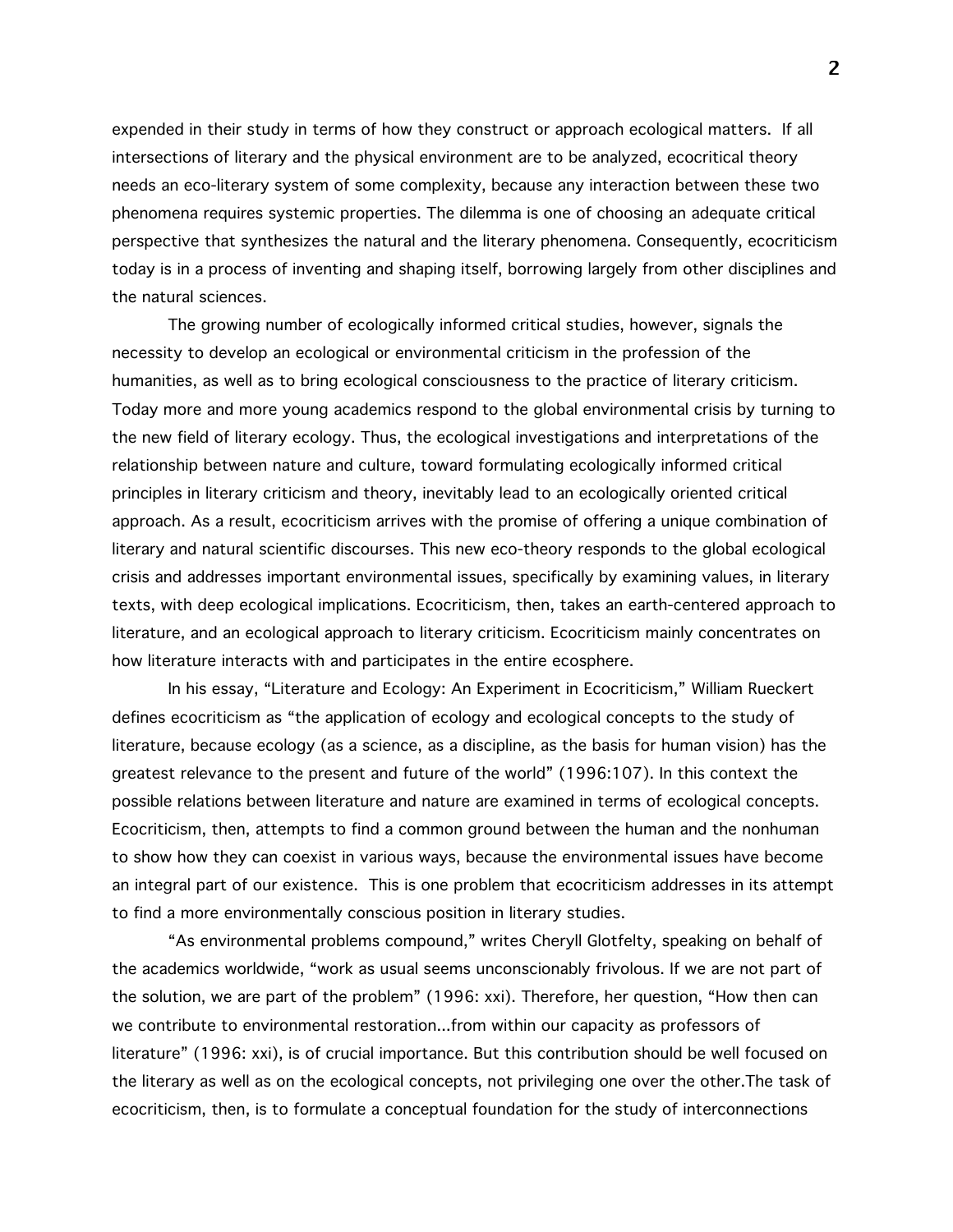between literature and the environment. Literature can be perceieved as an aesthetically and culturally constructed part of the environment, since it directly addresses the questions of human constructions, such as meaning, value, language, and imagination, which can, then, be linked to the problem of ecological consciousness that humans need to attain. Within this framework, ecocritics are mainly concerned with how literature transmits certain values contributing to ecological thinking. They state that the environmental crisis is a question that cannot be overlooked in literary studies.

Consciousness raising in environmental thinking, and the ethical and aesthetic dilemmas posed by the global ecological crisis, force literary scholars to recognize the important role literature and criticism play in understanding man's position in the ecosphere. This, however, raises the question of the politization of literature if the critical focus falls only on extra-textual themes in any given literary text. It would presuppose treating literature as "a means of moral instruction" as Sven Birkerts warns in his Boston Book Review article in 1996. The questions he poses are in fact rather noteworthy in understanding the danger of falling into outdated modes of critical approaches while conducting eco-literary analyses. He asks: "Can literature be usefully examined as having some bearing on man and his practical relation to the natural world? And: Can literature- should literature- serve as an agecy of awareness? Should it be publicized to help advance the cause of natural environment?"(1996:4). Although ecocriticism can- and indeed should- explore the ways in which literature and ecology interact, it should not do so at the expense of a naive reduction of literary texts into mere transcriptions of the physical world, and by politization of literature itself. It is important to note that literature should not be used as a pretext for examining the ecological issues. In other words, the task of putting literature in question in order to save nature implies a reductionist approach. Since poststructuralist theory "has sharpened the focus on textual and intertextual issues" (Strehle 1992:2), the ecocritical reader cannot go back into perceiving literary texts as transparent mediums that unproblematically reflect phenomenal reality. Therefore, the true concern of ecocriticism ought not to be with obsolete representational models, but with how nature gets textualized in literary texts to create an eco-literary discourse that would help produce an intertextual as well as an interactive approach between literary language and the language of nature. But as Christopher Manes notes, ›n his article on "Nature and Silence," "[T]o regard nature as alive and articulate has consequences in the realm of social practices" (1996:15). Manes argues that knowledge about nature is always conditioned by historical and social formations of power. In this respect, what William Rueckert calls, "literary ecology" inquires into the ways in which nature is marginalized, silenced, or pushed, in Manes's words, "into a hazy backdrop against which the rational human subject struts upon"(1996:16). This outlook shows that literary ecology is a projection of human ideas about human responsibility into the natural environment.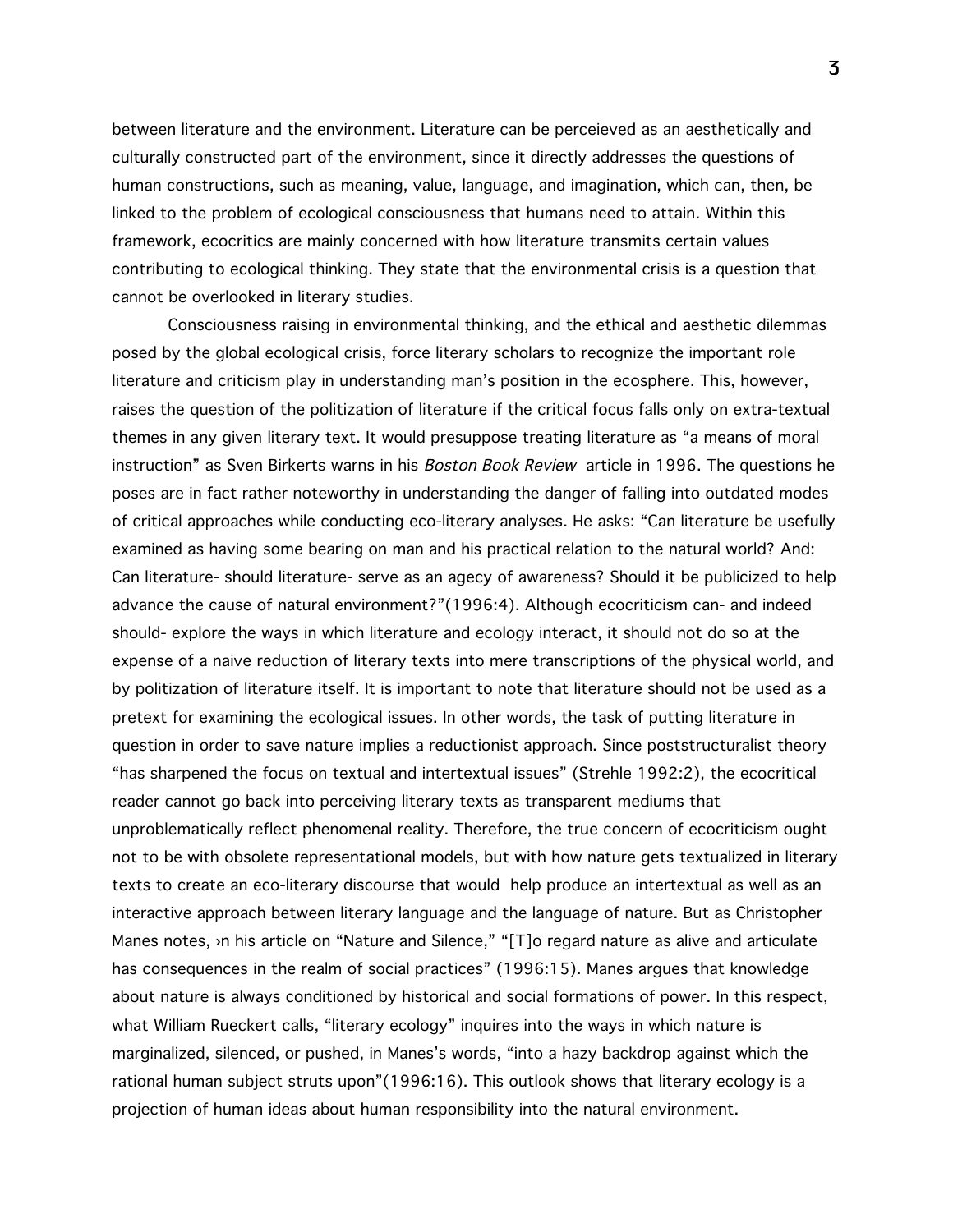Nevertheless, eco-literary discourse can address how literary texts articulate the silence of nature, and to what consequences. Thus, ecocriticism can explore what we can call a discursively manipulated nonhuman world in literature, and discuss how it gets marginalized or silenced by, or incorporated into the human language. Ecocriticism, in this framework, offers an "analysis of the cultural constructions of nature, which also includes an analysis of language, desire, knowledge, and power" (Legler1997: 227). The verbal constructions of nature, either in its romanticized, idealized form, or as hostile wilderness, especially in poetry and fiction, usually lead to a binary way of either/or thinking that justifies the present catastrophic abuse of nature. To counter this logocentric approach, ecocriticism embarks upon the project of reconceptualizing nature, not as an object of observation or interpretation, but as an active agency in its own right. Ecocritics like Donna Haraway, Diana Fuss, Patrick Murphy and Evelyn Fox Keller urge for a reconception of nature as an active and speaking subject. For example, Diana Fuss, in *Essentially Speaking*, suggests that such a reconception of nature attributes to it a metaphorical status as a speaking and alive subject: "It might be necessary to begin questioning the constructionist assumption that nature and fixity go together (naturally)..." (1989: 6). But, as H.D. effectively voices it in her poem "Late Spring," we cannot really enter into the realm of Earth's life forms without making any constructions: "We cannot stand/ Where enclosures for the fruit/ Drop hot-radiant-slight petals/From each branch. We cannot see:/ The dog-wood breaks-white-/ The pear-tree has caught-/ The apple is red blaze-/The peach has already withered its own leaves-/ The wild plum-tree is alight" (Martz 1986:309). Although the plea of the deep ecologists for learning the language of nature has a just cause, the language of nature always speaks through human discourses, as H.D's poem expresses.

A vision of nature as a self-articulating subject refutes nature/culture dualism inherent in our thinking towards a consciousness of humans valuing both nature and culture in their diversity. However, the assumption that nature speaks for itself creates a discursive problem in literary texts, for it is again the human subject speaking for nature in a paradoxical attempt to overcome the human/ nonhuman divide within the discourse itself. As Val Plummwood discusses, "the assumption that we as humans can therefore speak *as* nonhuman nature seems to play on inclusive and exclusive senses of 'nature,' and also to assume that we can somehow completely eliminate the nature/culture divide, not merely overcome its dualistic construction" (1997: 349). Despite such problematic paradoxes, ecocritics recognize the need for reconstructing nature, not as the Other excluded from the realm of discourse, but as a subject which requires a non-dualistic perception and interpretation from a human position. A dialogue with nature is not possible in linguistic terms, but constructing a new mode of understanding and perception that surpasses, if not eliminates, nature/culture dichotomy is. An ecocritical attempt to deconstruct the privileged human subjectivity in its dialogue with the language of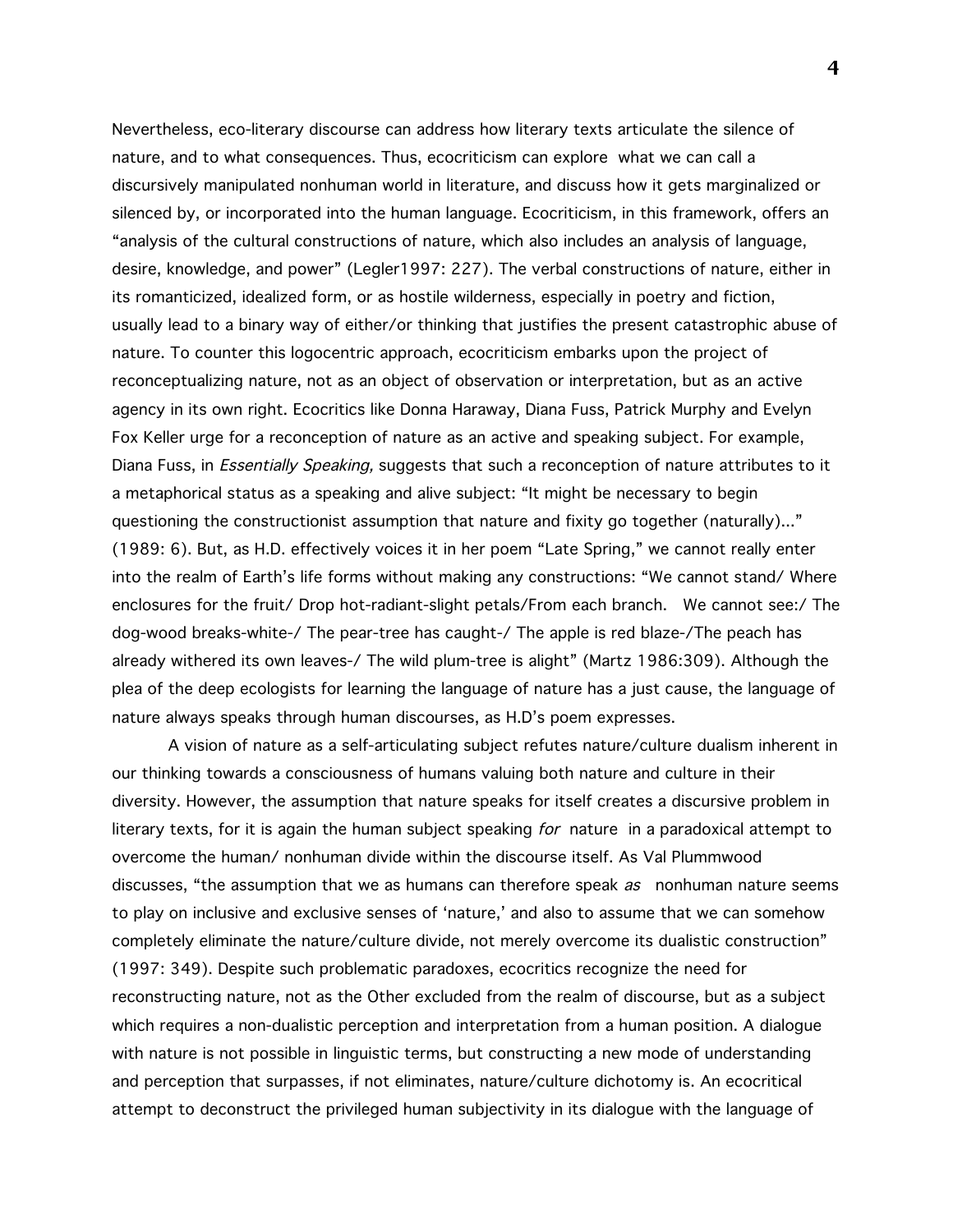nature might create a sustainable ecological vision in the reading and writing of literature. Although the distinction between nature and culture is quite problematic, it is a category "humans have created to help us understand and order the world" (Gruen 1997: 364). Therefore, ecocriticism advocates a rethinking of our commonly held beliefs and perceptions, and our versions of nature , towards creating a "consciousness of the essential unity of all life" (Eisler 1990: 26).

A new eco-literary discourse can address nature's voice without infusing it with human preeminence. Then a dialogic interaction with nature's language would challenge the status of humans as the privileged speaking subjects. To do this ecocriticism needs to draw from the existing critical theories to codify literary ecology, to define ecologically focused literary discoures, which I have called eco-literary discourse, and to formulate the conceptual basis of ecological criticism as such.

Ecocriticism does enable the critic to examine the textualizations of the physical environment in literary discourse itself, and to develop an earth-centered approach to literary studies. In this case, crossing of the boundaries between the human and the nonhuman spheres would enable the ecocritic to analyze the ways in which an ecological vision is addressed or subverted in literary texts. In such ecocritical approaches the use of literary and ecological discourses would inevitably create a rich cross-fertilization when interconnections between the natural sciences and literary studies are laid bare. Yet it should be taken into consideration that translation across different discourses raises fundamental problems. Can a literary text be read in view of certain non-literary concepts? Doing so would create literary resonances that are irrelevant to these concepts' use within their own field of ecological science. Instead ecocriticism ought to focus on the textual strategies of literary texts in constructing an ecologically informed discourse about the ways in which humans interact with other life forms. In other words, ecocriticism can launch a "new ethic and aesthetic embracing the human the natural," as Glenn A. Love aptly puts it (1996:238), but not through undermining the literary, textual, performative and linguistic properties of literature. The specific problems posed by the natural sciences cannot be used as a backdrop against which literature is judged, and such problems do not entirely find their resonances in literary texts. On the other hand, the deep ecological crisis is a global phenomenon that needs to be addressed in literary studies as well. "Connecting science and literature is difficult," as William Howarth states, "for their cultures have grown widely apart" (1996:76). Yet it is not entirely unprecedented. As Howarth continues to argue:

...in fact texts do reflect how a civilization regards its natural heritage. We know nature through images and words, a process that makes the question of truth in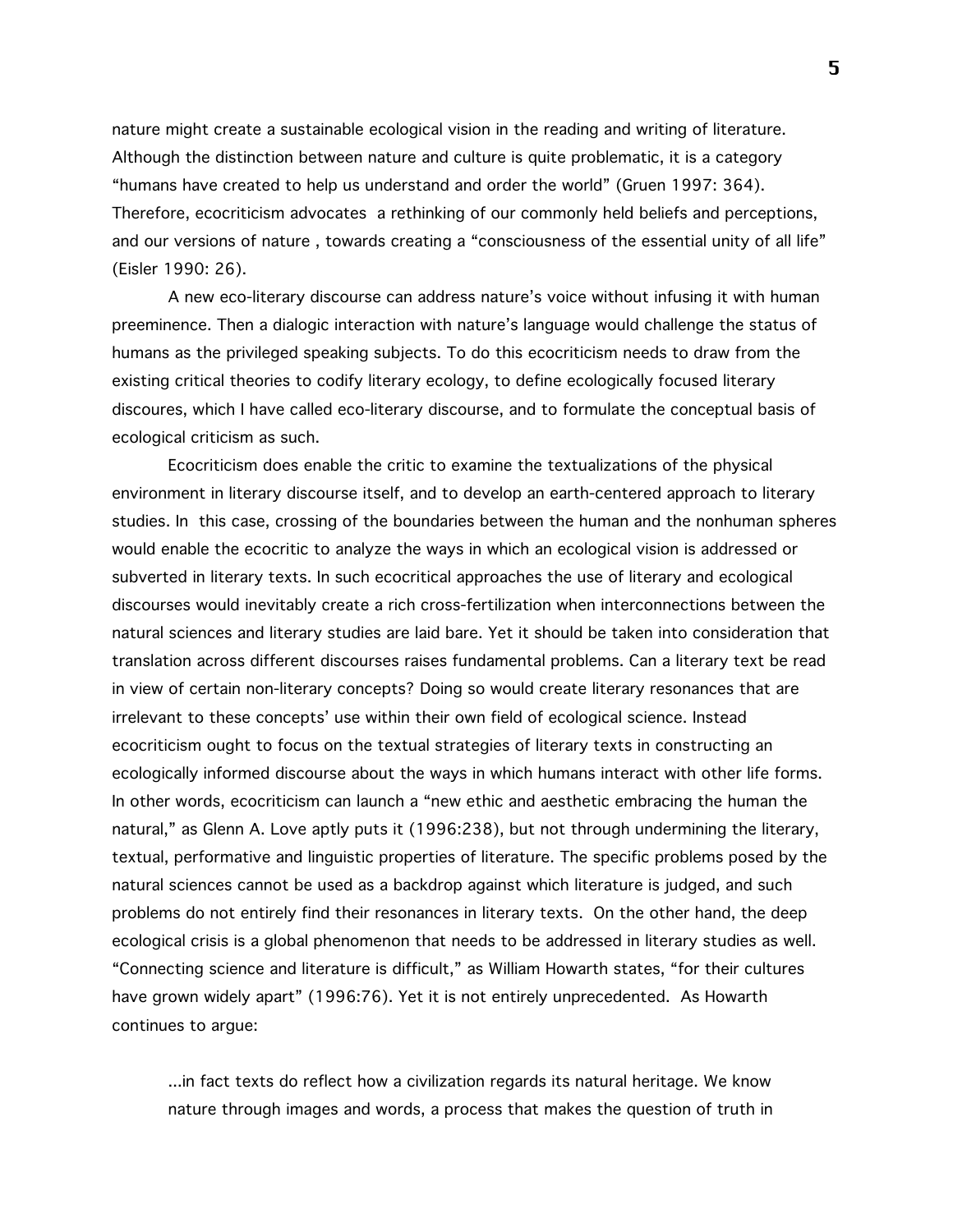science or literature inescapable, and whether we find validity through data or metaphor, the two modes of analysis are parallel. Ecocriticism observes in nature and culture the ubiquity of signs, indicators of value that shape form and meaning. Ecology leads us to recognize that life speaks, communing through encoded streams of information that have direction and purpose, if we learn to translate the messages with fidelity. (1996:77)

Although Howarth is right in arguing that "we know nature through images and words," he attests value, meaning and truth to those and equates the question of scientific and literary truth in his argument. We can object to this thesis on the grounds that he validates the question of truth as if it were an objective category both in literature and science. This is a philosophical rather than a literary or a scientific question, and answering it is not easy. Raising questions about the problematic values of truth also poses interpretative problems. Surely nature images in literary texts cannot be taken as objective qualifiers in making anything like a finished claim about"truth." For discursive and critical texts do not actually follow the logic of scientific texts. Therefore, a critique of truth cannot be conducted on the ground of value judgements that Howarth claims words and images embody. The critic's job is to follow the metaphors, images or motifs that govern a text, seeing if they render unimportant any ecological issues. Using a deconstructive strategy then, the critic can read the marginalized or "excluded component back into the text" (Rose 1990: 439). As such literary texts that refer to nature imagery can be read with an ecocritical awareness of what they silence or conceal through omission.

The question of truth, however, is an issue demanding an epistemological speculation uncharacteristic of the natural sciences, and made irrelevant in the humanities by the poststructuralist theory. Indeed the "ubiquity of signs" Howarth speaks of cannot be considered as "indicators of value that shape form and meaning" as he asserts. In fact this type of reasoning belongs to philosophical speculation. Then, the task of such philosophical reflection on science, on truth and on literature ought not to be the task of ecocriticism in literary studies. Secondly, ecocriticism ought not to entirely rely on scientific data for truth claims either; because the reliability of scientists in accounting for truth (based on the so-called objective observation itself,) is an unreliability. As quantum mechanics have proved beyond the shadow of doubt, there is no objective observation as such. Instead reality is observer created and subject to the process of observation in coming into being; and that process itself is subjective. Thus, science itself as the arbiter of truth that is fixed, unitary and absolute is fundamentally illusory. What, then, can be done to make ecocriticism a sophisticated branch of interdisciplinary studies which draw conceptually from one another? The answer lies in parallel paradigms in the natural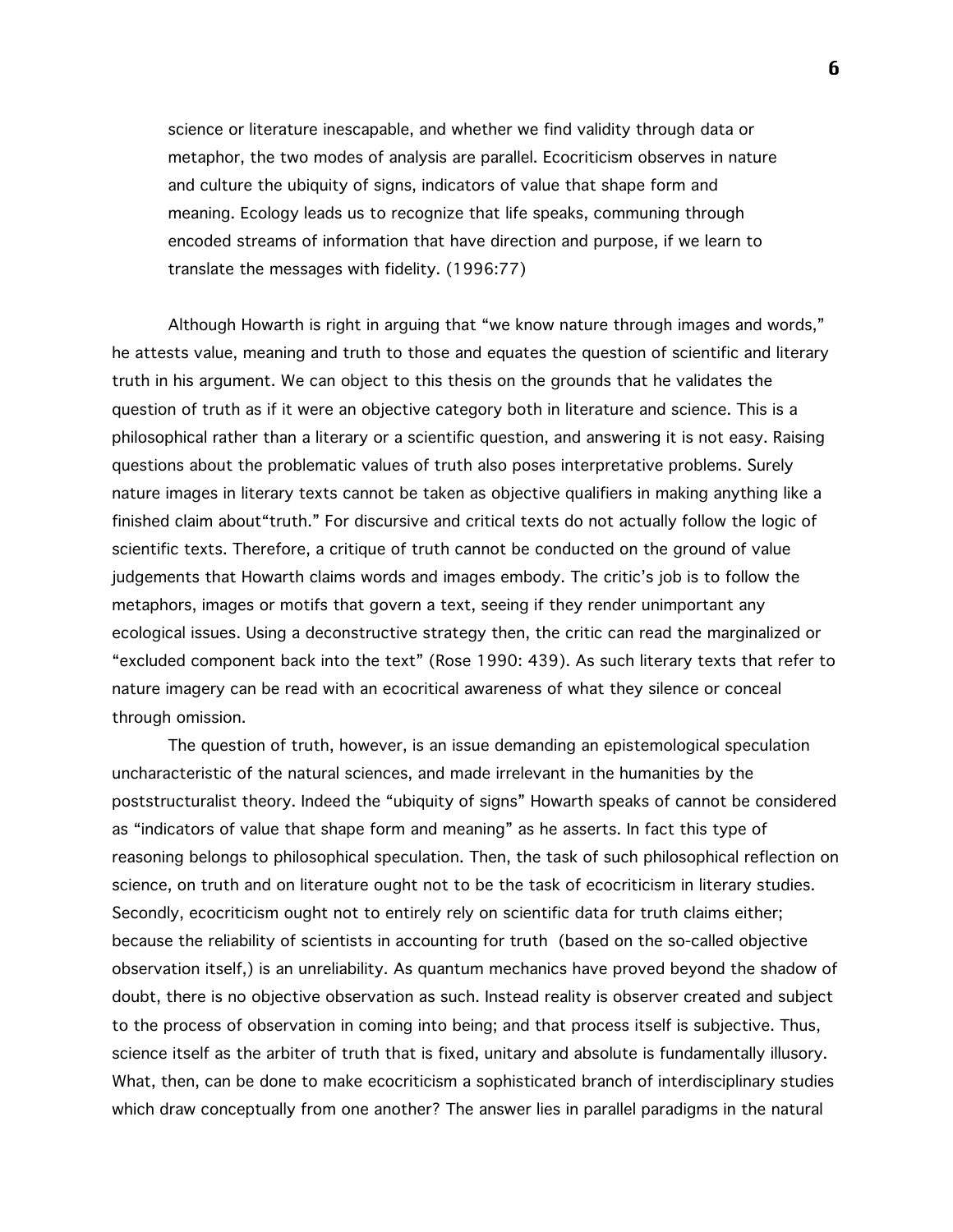sciences and literary theory.

Despite the conceptual problems, however, it is possible to develop an ecologically informed critical theory from those theoretical elements implicit in the natural sciences. If ecocriticism wants to formulate a response to crises and problems of the ecosystem by theorizing on the relationships between literature and the natural world, it should first focus on the parallel paradigms in literary theory and parallels in the natural sciences, particularly quantum physics, biology and geography. At this point, as Heisenberg posits, "an interaction between science and the general trend of thought may take place"(1962: 204), that ecocriticism may utilize. Arguing about a possible comparison between "the different sets of concepts in natural science with different styles of art" (1962:108-109), Heisenberg also tells us that the two processes, "that of science and that of art, are not very different" (1962:109).

The interconnections between nature and culture, as the subject of ecocriticism, provide a broad scope of inquiry. William Rueckert's invoking of Barry Commoner's First Law of Ecology as "[E]verything is connected to everything else" (1996:108) echoes the claim of quantum physicists who define reality as "an undivided wholeness" (Herbert 1985: 18). Relying on the recent research in quantum experiments, physicists claim that "in spite of its obvious partitions and boundaries, the world in actuality is a seamless whole" (Herbert 1985: 18). In this light, as the physicist Heitler states: "The separation of the world into an 'objective outside reality' and 'us,' the self-conscious onlookers, can no longer be maintained. Object and subject have become inseparable from each other"( qtd. in Herbert 1985: 18). Fritjof Capra, too, in his book The Web of Life, points out that "the origin of our dilemma lies in our tendency to create the abstractions of separate objects, including a separate self, and then to believe that they belong to an objective, independently existing reality" (1997: 287). Capra proposes a systematic shifting of "our conceptual focus from objects to relationships" (1997:287), which can be taken as a basis for ecocritical analysis of literature. But the actual harbinger of quantum connectedness is the physicist David Bohm who has emphasized the principle of "unbroken wholeness" by stating that "the inseparable quantum interconnectedness of the whole universe is the fundamental reality, and that relatively independently behaving parts are merely particular and contingent forms within this whole" (qtd. in Capra 1987:18).

Quantum physics also emphasizes what Dewey and Bentley called "transactions" between entitites that are defined through the act of relating to one another (Weaver1985: 301). Subatomic research has led the physicists to perceive the universe as an interconnected organism. As Weaver suggests, this organic model can be particularly relevant "for our understanding of the reading process and the literary experience"(1985: 302). This will be of significant relevance for the ecocritical practice as well. Certainly the concepts of the undivided wholeness, transactions of energy, and organicism provide a powerful model for understanding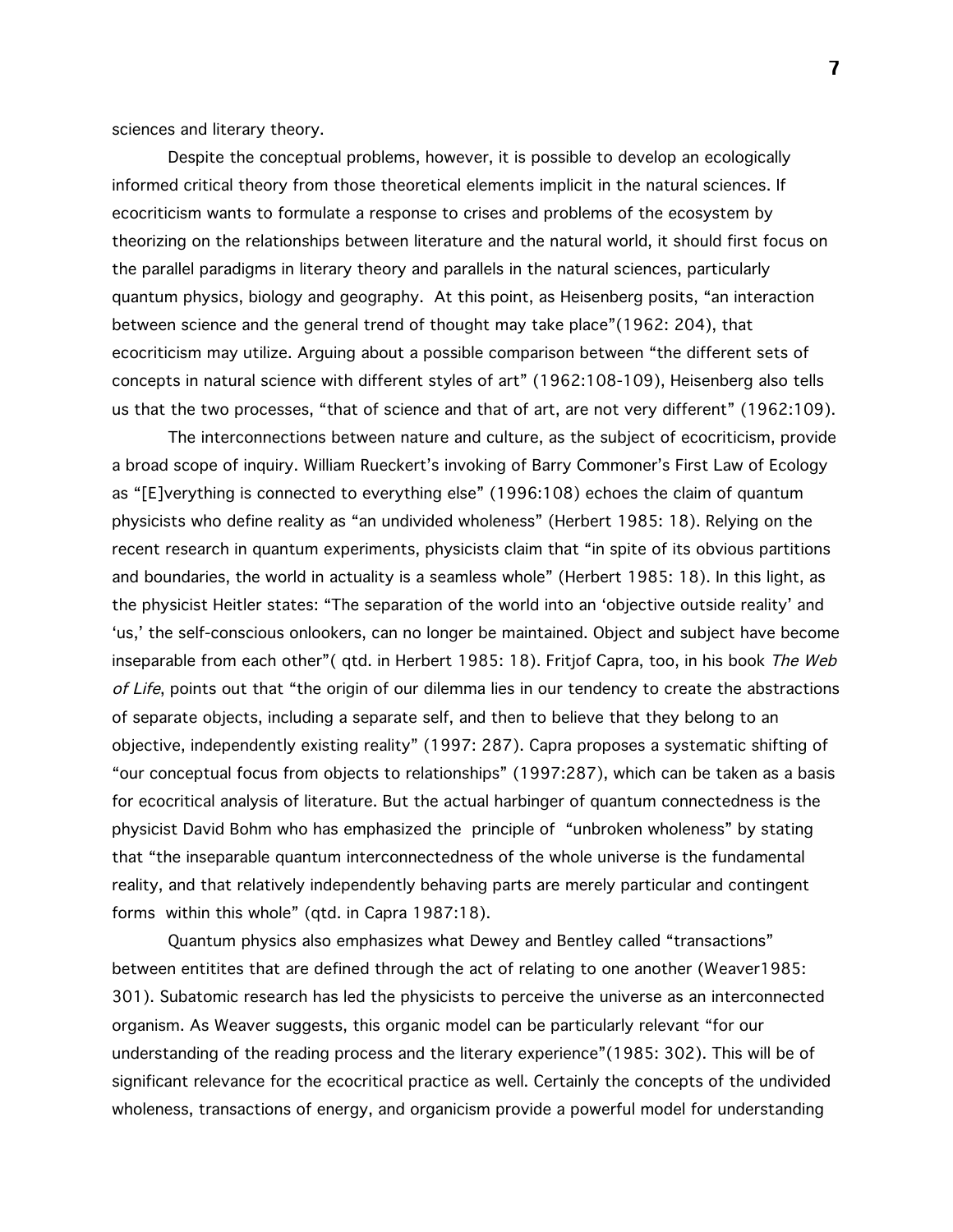the nature and the function of cultural, ecological, and literary -theoretical systems. Such concepts find their parallels in literary theory. Accordingly, as Weaver puts it, "meaning is determined through transactions of various sorts; the whole is not the sum of 'parts' which can be separately identified; and there is no sharp separation between the knower and the known" (1985: 304). He also states, using David Bohm's terminology, that "the poem... is implicate in the collacation of reader and text. The poem is made *explicit*, actualized during the transaction between the two. In effect the reader triggers a quantum leap" (1985: 309). In this connection, the contention of Bohm and other physicists can be related to the ecocritical understanding of nature/culture interrelationships; and concepts borrowed from the natural sciences help reinforce a mode of ecocritical discourse that would shape a cross-disciplinary paradigm exemplified in ecology.

Fritjoff Capra calls the natural world, "a multidimensional world" (1997: 35). Similarly literary texts create a multidimensional world of their own which allows for a context to be ecocritically examined; and, to use Derrida's words, such a context "neither produces nor guarantees impassable borders" (Aporias 1993:9). Thus ecocriticism crosses the boundaries and can help close the gap between ecological investigations and literary considerations. Then, the literary concept of ecology is not only linked to the question of inter-relatedness between literature, theory and ecology, but to the entire system of their implications. That being said, literary studies become, not something distinct from environment, but an integral part of it by contextualizing the ecological concepts of wholensess, interconnections and interrelatedness of all organisms, human and non human alike. Moreover contextualizations, in literature, of ecological themes, such as the environmental pollution, extinction of the species, deforestation, toxic waste contamination, and destruction of tropical rain forests, would lead to more and more analyses of ecologically informed criticism.

The adoption of ecological concepts to the critical terminology is in fact an enhancing process towards developing a more comprehensive perspective in the literary field. Besides, as Rueckert clearly states, experimenting with "the application of ecology and ecological concepts to the study of literature... has the greatest relevance to the present and future of the world we all live in" (1996:107). Arguing about the importance of "literary ecology" William Rueckert also produces a new conceptualization:

The conceptual and practical problem is to find the grounds upon which the two communities- the human, the natural- can coexist, cooperate, and flourish in the biosphere. All of the most serious and thoughtful ecologists...have tried to develop ecological visions which can be translated into social, economic, political, and individual programs...All this may seem rather remote from creating, reading,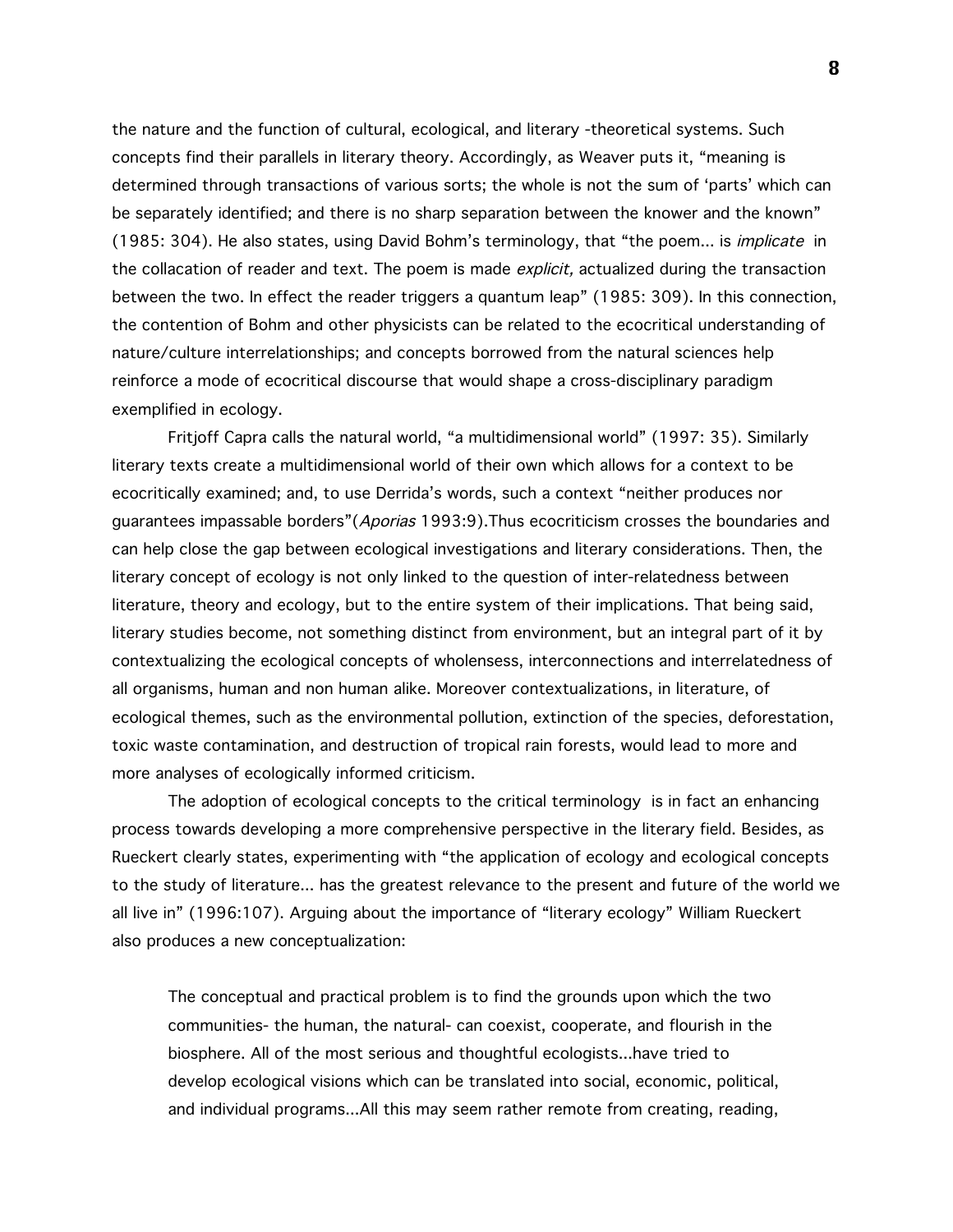teaching, and writing about literature; but in fact, it is not. I invoke here...the first Law of Ecology: 'Everything is connected to everything else.' (1996:107-108).

Conceptualization is necessary in understanding the connections between reading literary texts and the science of ecology itself; but it must take into account the fact that the use of overreaching metaphysical terms, like truth, always leads to totalizations, and hence to dogmatism. On the other hand, using the first Law of Ecology in developing ecocritical conceptualizations brings to mind Derrida's notion of "the general text" that stands for all reality, both textual and extra-textual. Accordingly, the general text "is not limited...to writings on the page" (*Positions* 1987: 60). At this point, thinking along with Derrida one can propose that literature "...can be investigated, not only in its specifity," but also in its articulation of the other "fields of the text in general" (1987:60). In this framework ecocriticism helps establish relationships or connections between literary and ecological texts.

The very multidimensionality of literature itself opens new critical paths to be explored. Even the example of postmodernist fiction-that mostly foregrounds metafictional games, and privileges textuality-shows that it incorporates the cultural, social, political, and ecological themes in a dynamic interaction with the textualist strategies. Many metafictionally oriented writers -Ronald Sukenick, Raymond Federman, Thomas Pynchon, John Barth in the U.S., and Jeanette Winterson, Graham Swift, Julian Barnes, and Peter Ackroyd in England, as well as many others- have commented on both life and art in their fictions, although their constructions emphasize the fragmentary and decentered nature of human reality. Yet their fictions transcend the longstanding duality separating art and reality, and expand the "general text." Ecocriticism can be the new aesthetic category for such texts that comment upon Earth's life forms one way or the other. As Susan Strehle effectively argues, "[B]reaking out of the false and restrictive duality between realism and anti-realism, these postmodern authors manage an original fusion that transforms both strands of their literary heritage" (1992:6). They are an integral part of the general text that ecocriticism wants to critique.

Ecocritical approach, then, is one that attempts to transcend the duality of art and life, human and the natural, and to work along the principle of interconnections between them. Establishing an ethical and aesthetic ground towards a renewed understanding of both literature and ecology is the purpose behind. In this respect, ecocriticism offers a unique fusion of literary, scientific, ecological and philosophical perspectives.

How, then, does all this this apply to practice? Michael J. McDowell provides a useful model by tracing what should be avoided in critical practice. First, he cautions against using "the analysis of an ecologically conscious writer's work as a springboard for leaping into discussions of pressing environmental analysis" (1996: 383). Second, he advises against playing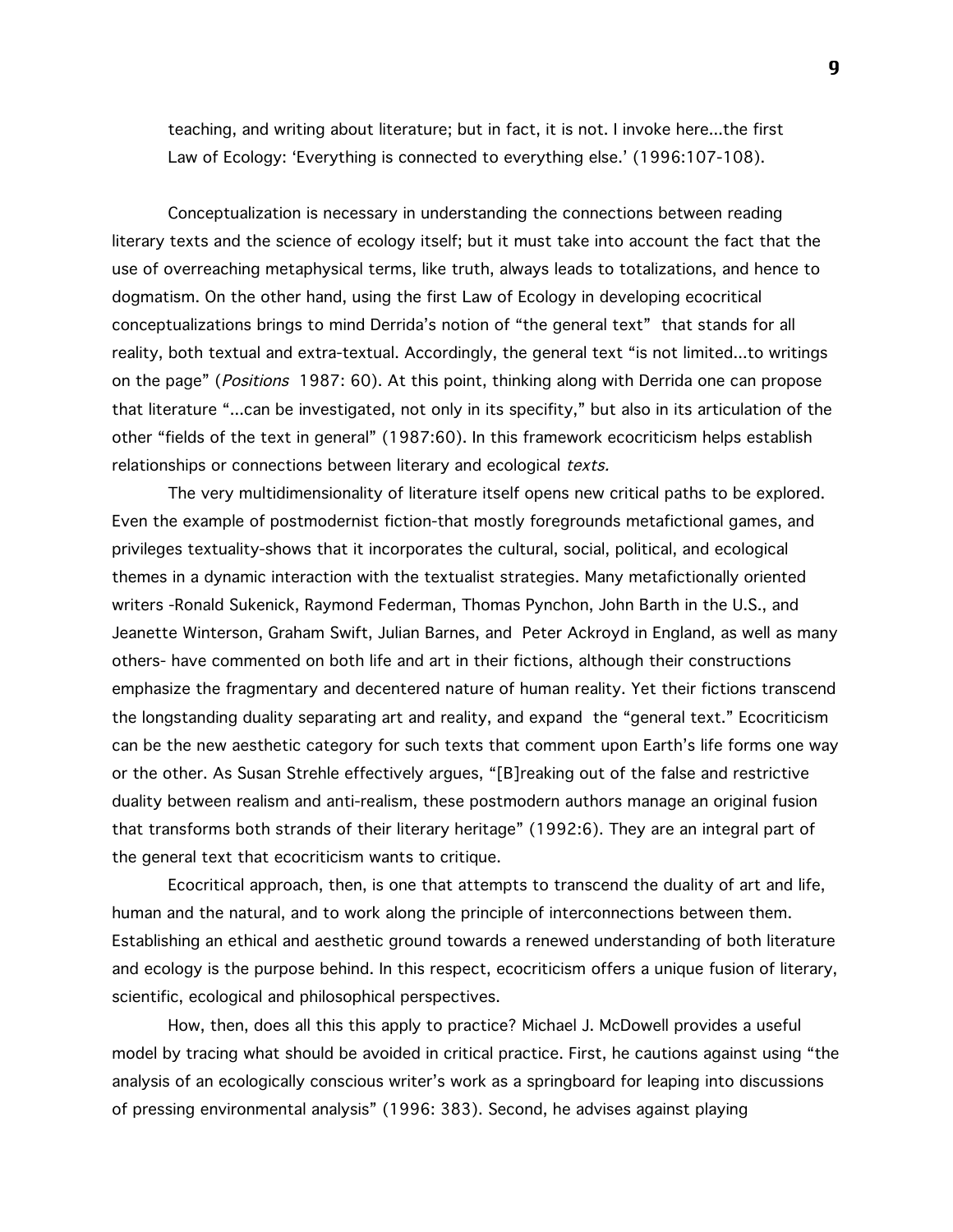"ecopolice," and asking whether literature contributes "to our survival" or to "our extinction" (1996:383). He then suggests finding "naturally sympathetic literary forms" (1996: 384). His third observation is that there is a tendency among the ecocritics to "condemn Western civilization for its oppression of nature," and seeking answers in Eastern thought (1996: 384). He objects in principle by stating that as Westerners we should instead recognize what is valuable in Western literature and literary tradition. So, instead of a wholesale rejection, he offers a radical critique of Western attitudes. Then he focuses on another tendency: "to discover eternal themes and recurring characters in the literature" (1996: 384). He refutes, however, what he calls the "myth and symbol school of critics," because of their ahistorical approaches. Having put aside what should be avoided, McDowell emphasizes certain questions "which might be of greater concern to an application of ecological literary criticism" (1996: 384). His first concern is stylistic: "What does the way a writer uses metaphors reveal about his or her representation of landscape?" (1996: 384). He mentions the implications of the metaphors related to landscape. His second concern is about the modification of genres and modes, " such as pastoralism to incorporate...an understanding of the complex relationships within nature" (1996: 385). The third concern he mentions has to do with the methods used by nature writers "to enable a dialogic interplay of voices and values in contradiction to each other and to each writer's own views" (1996: 385-86). He suggests that the study of nature and character in interaction is a method of useful application. Accordingly, studying dialogic voices in a landscape would enable the critic to analyze the values attributed to nature. Such an analysis "might begin by looking at the roles which the narrator or point-of-view character plays in the landscape" (1996: 387). Finally he states that assessing "the limits of each writer's view" is the last concern of practical ecocriticism. Though useful this list of concerns is for ecocriticism, McDowell only considers literary analses of nature writing and ignores other forms of fiction and poetry which also invite ecocritical explorations. Some postmodern fictions, for example, self-consciously present an eco-literary use of language in their narratives. They engage both art and life, and open to an ecocritical study of the relationship between fiction and the physical environment.

Within a textualist approach, paradoxical though it may seem, these novels attempt to erase the divide between art and reality, or subject and object. In fact, the idea that postmodern novelists attempt to create a process of writing that includes both realist and metafictional strategies is not an uncommon issue. Because, as Susan Strehle argues, "they form a challenging new fiction that is based on the awareness of interpretation as an interactive process"(1992: 5). Some postmodern novels stage close encounters between the natural and the cultural worlds by placing them in confrontation and displaying the interconnections between them. In the most typical postmodern contexts confrontation as such should be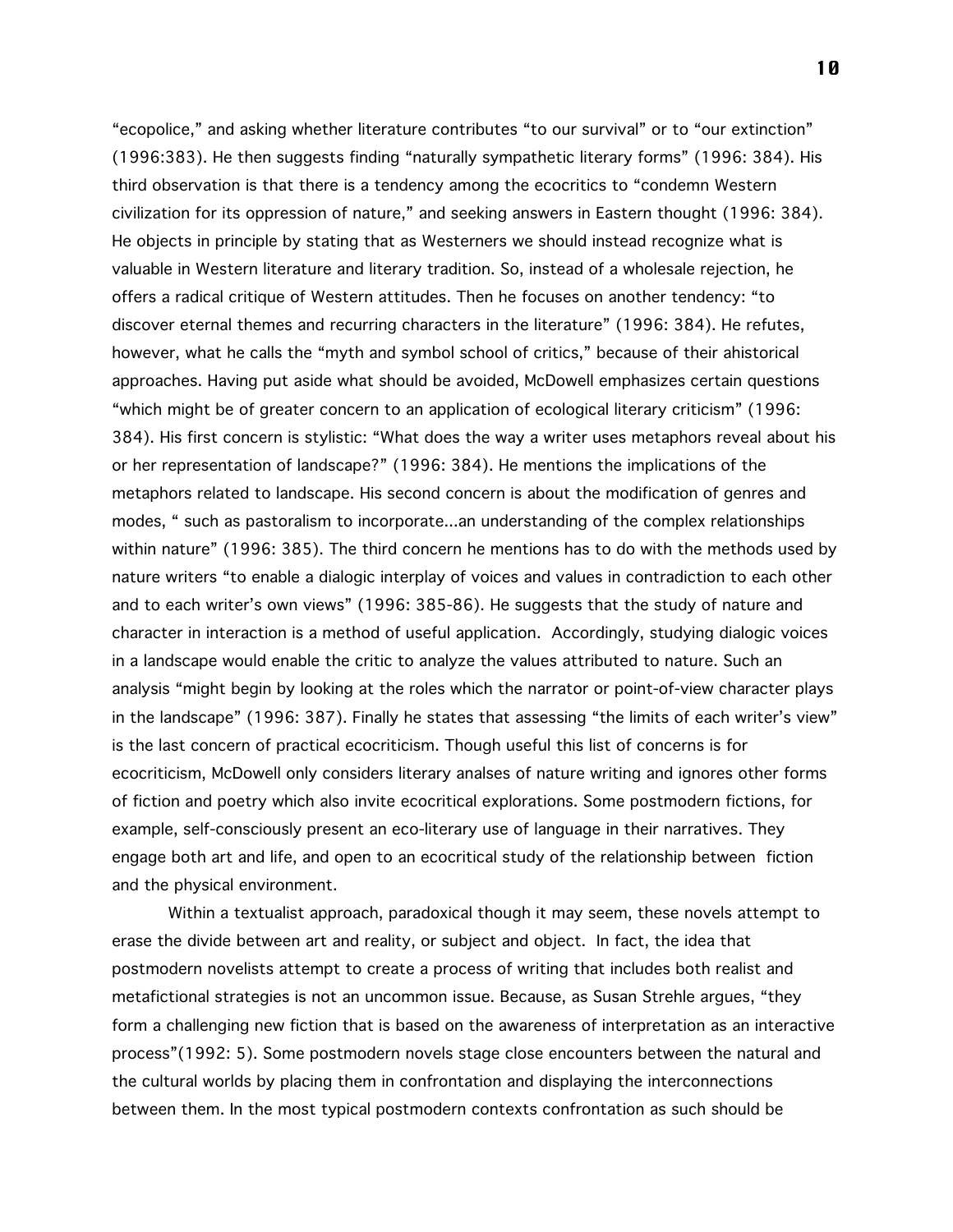understood as an interrelated process. That means that postmodern fiction shifts the contexts in such way as to lay bare how such contexts are created with language, and to show how language is connected to contexts. In this way the relationship between the real and the fictive world is maintained. In postmodern novels the nature of this relationship becomes the subject of inquiry. The ontological sturucture of the fictional text in such fictions is exposed to the degree that fictional possible worlds and the real world-the environment in this case- overlap. Therefore ontological landscapes fuse to form a pluralistic model, because postmodernist fiction foregrounds the complex ontological structure of text and the natural environment. But this is a problematized context, precisely because postmodern fictions are about discourses which, as Brian McHale observes, "reflect upon the world of discourse. As such, they... [view] reality as constructed in and through our languages, discourses, and semiotic systems" (1989: 164). But they also expose how such constructions effect our interpretations and understanding of the physical environment. Therefore, they state the importance of interpretation as an interactive process in which nature and the human agecy fuse to form an interrelated subjectivity, or more precisely, intersubjectivity, towards an erasure of subject/ object duality. Foregrounding such intersubjectivity inevitably creates an eco-literary discourse.

Postmodern fictions like Graham Swift's Waterland, and Jim Crace's The Gift of Stones, thematize geographical, biological and ecological issues to underline the changes in the reality around us. In Swift's Waterland, which is a historiographic metafiction on the problematic representations of history, the history teacher Tom Crick, as narrator, struggles with his students who prefer to learn the "here and now" of a world threatened by nuclear catastrophy instead of studying the French Revolution. From the very beginning of the novel metafictional reflections on the problematic line between narrating histories and telling stories are linked to the marshy land of the Fen country. The major historical and ecological metaphor of the novel is "Silt. The Fens were formed by silt...Silt: Which shapes and undermines continents; which demolishes as it builds; which is simultaneous accretion and erosion; neither progress nor decay"(1983: 7). The novel employs this metaphor to comment upon fictional representations of history, and to problematize our notion of historical knowledge by a recourse to natural history. More significantly, however, the Fens signal a symbolic represenation of nature's dictating a new worldview, "setting harsher limits," in Dana Philip's words, "to our thinking, and our behaviour" (1996: 219) in *Waterland.* The symbolically inscribed "slow and arduous process, the interminable and ambiguous process-the process of human siltation- of land reclamation" (Swift 1983: 8) opposes the "grand metamorphoses of history" (1983: 8).

The Fens determine the ontological reality in the narrative itself and underline how such an eco-literary discourse can coincide and intermingle with the challenges offered by historiographic metafiction. Hence the coexistence of two different worlds, the natural and the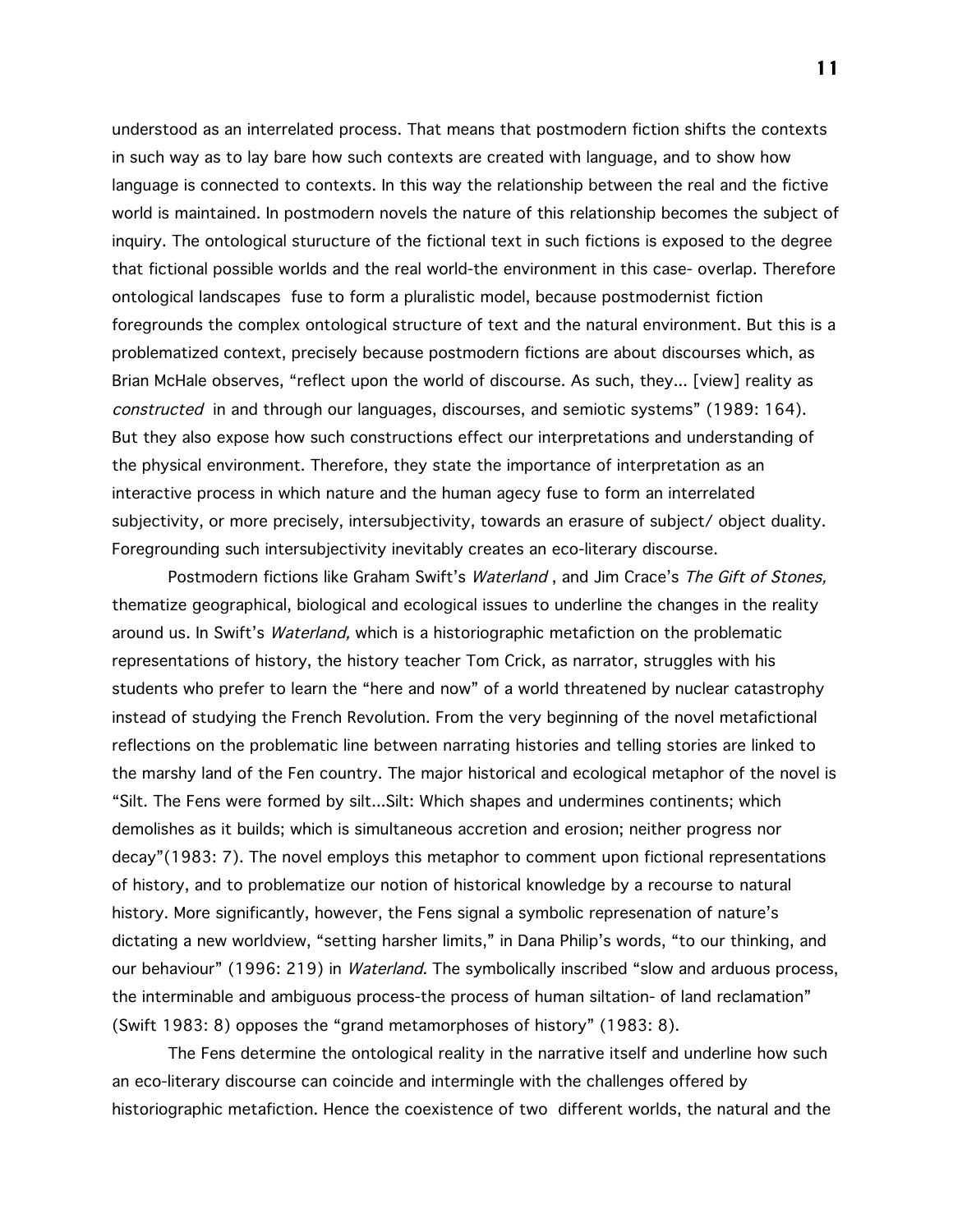fictional in terms of their ontological structures. As Crick tells his students, "in misty Fernland settings...history merges with fiction, fact gets blurred with fable..."(1983:180). The historicist accounts of the Fens are also intertwined with the discourse of fictionalized historical representation. Crick's account of the Dutch engineer Cornelius Vermuyden's attempts to cut a straight channel to the sea in the 1650s offers an eco-literary interpretation of nature's role in inscribing itself as a subject: "And nature, more effectively than my ancestors, began to sabotage his work. Because silt obstructs as it builds; unmakes as it makes" (1983: 9-10). Thus silt as ecological metaphor is explored through textual self-reference, and is given a selfdetermining status in the novel.

The narrative structure of *Waterland* is based on the repetition of eco-literary metaphorical paradigms, such as land-reclamation, water, Fenlands, and the European Eel, as well as the metafictional paradigms of historicity, textuality, discontinuity and cicularity. In this way the metafictional, geographical and the biological elements are linked to generate an ecoliterary metafictional discoures. As Crick tells his students: "Natural history, human nature. Those weird and wonderful commodities, those unsolved mysteries of mysteries. Because just supposing...this natural stuff is always getting the better of the artificial stuff" (1983: 178). Only this eco-literary approach is able to reintroduce a form of textual coherence opposed to the chaos of fragmented and discountinuous human experience in the historical process. Nature and environmental metaphors in Waterland operate as meta-textual implications which resonate with the quantum of life itself. If history is discontinuous, natural continuity challenges it forming a striking postmodern paradox in the novel. Such literary representations of human relationships with the environment project ecological thinking into the novel's central literary context. In keeping with this view, postmodern novels describe a condition where nature as the other in our culture is challenged, and nature as *subject* is accounted for.

As the current ideology puts a sharp distinction between human and nonhuman realms, postmodern novels become more ecologically oriented in challenging it. The echoes of an ecoliterary discourse make themselves explicit especially in recent postmodern novels. Jim Crace's The Gift of Stones is another example where the narrator in chapter 12 says: "YOU SEE? I'VE PULLED A screen of grass across the story too. 'I'll not creep up and tell you what I saw" (1997:50). The story takes place in a coastal Stone Age village where the narrator's father loses an arm as a little boy when he gets fatally wounded by an arrow during the attack of the bowmen. After that event the father grows up to be the story-teller of the village, and " invents tales to explain the injury" (1997:1). The narrator praises "[Her] father's ornateness as a storyteller"(1997:9) in many instances, and says, "Beware of father's tongue. He has led us in his story to the hill and...the firing of the grass and gorse and heather..."(1997:9-10). During the process of telling her father's story, the narrator self-consciously draws upon nature imagery,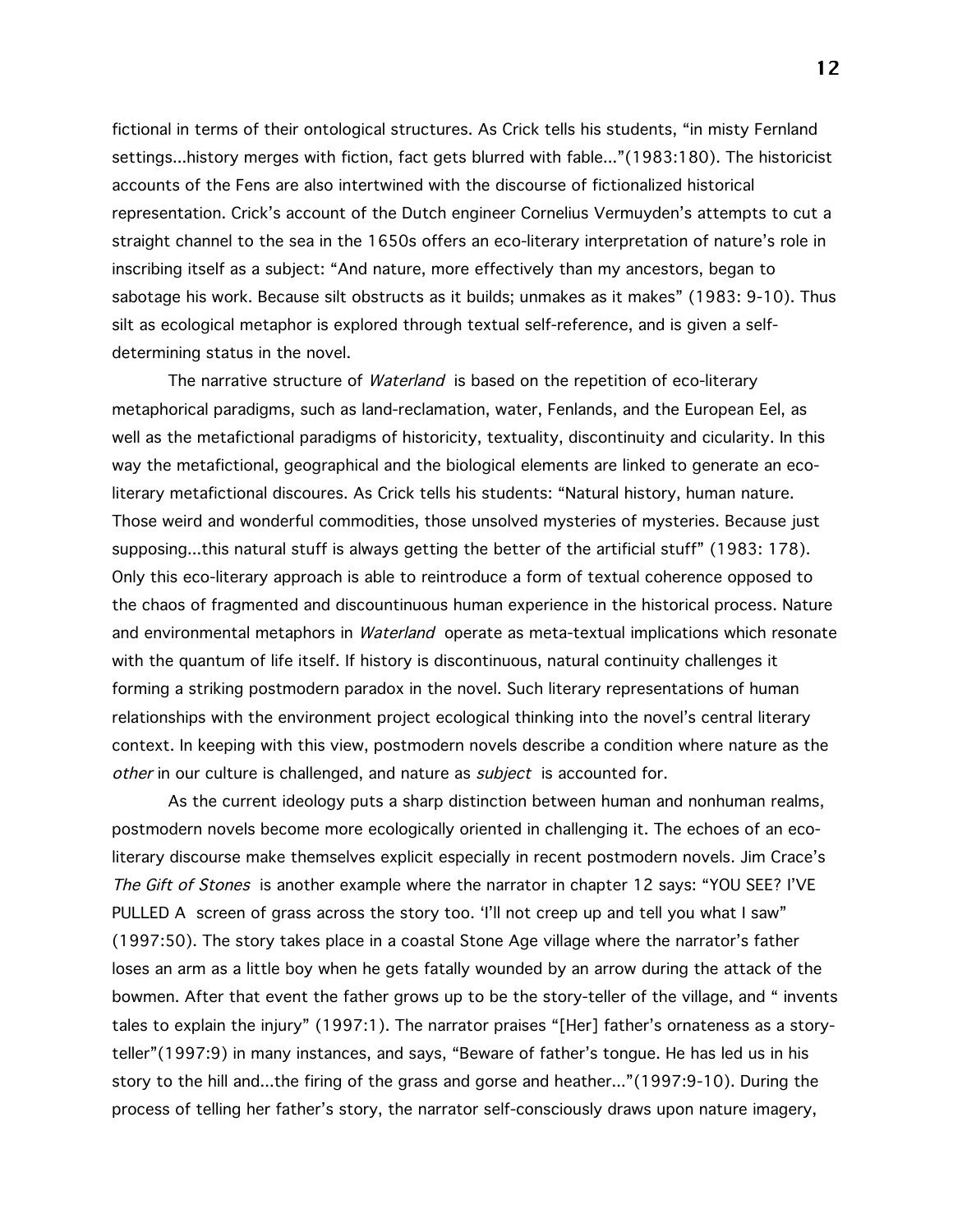just as her father does in his stories that he tells to an expectant audience in the village: "So here I must abduct my father's story for a while and spend some time- as father never wouldtalking of our village skill with flint"(1997:13-14). The process of the fictionalization of the event is thus powerfully grounded in a natural landscape which is made ontologically present in the eco-literary use of the novel's language. After the father loses his arm, he is rendered useless in the village to work with stones, and takes long excursions outside the village. When he comes back, he fashions tales about his adventures, "making shapes and stories of flames" (1997:71). His stories are " like dreams, like dragonflies. They came and went" (1997:56). In other words his language itself is ecologically oriented and informs the novel's language at large. He has a gift of stories that "transformed him in that village, overnight, from the wild plant, notmuch-use, into their raconteur" (1997:57). As these examples indicate, the linguistic medium of the novel challenges the idea that nature and literature- in particular postmodernist fiction- have incommensurable discourses. The discourse of the novel, then, is positioned within an ecologically informed language determining the eco-literary mode of the postmodernist fiction. The father's inventing stories out of nature creates an "unconstructed" version of nature itself. In other words, nature, the landscape of which he is an integral part, contains his language within its own patterns of special, nonhuman, speech. Thus, his fictions, made of nature, gain a multitude of fictional meanings through which the novel offers a unique combination of postmodern and ecological perspectives. There is no attempt made in the plot to reconceptualize human relationships with nature, because nature is not regarded as the *other* to the culture of the storyteller. As a matter of fact, the Stone Age itself signifies a world outside nature/culture duality. The villagers have no such sense of separation. They are like "stones. You strike them right, they open up like shells" (1997:48) to the father's stories:

Making flints, that's all they knew. That's what gave them heart. That was the ritual which kept them going, that filled their time, that stocked their larders, that gave them pride. Work made them comfortable...They were the stoneys, heart and mind. They blindly fashioned flints. And gulls laid top-heavy eggs. And the winds blew off the sea. That's how the world was made and never pause for thought. (1997: 35)

The novel puts a special emphasis upon the idea that the villagers act along with nature, and are unaware of the dualistic forms of living. They blend into the landscape. Their interconnection with their environment is used as a strategy to subvert the conceptual frameworks of today's destructive perception of nature. Therefore, the novel is able to present nature as an active subject of the story in an ecologically informed literary discourse that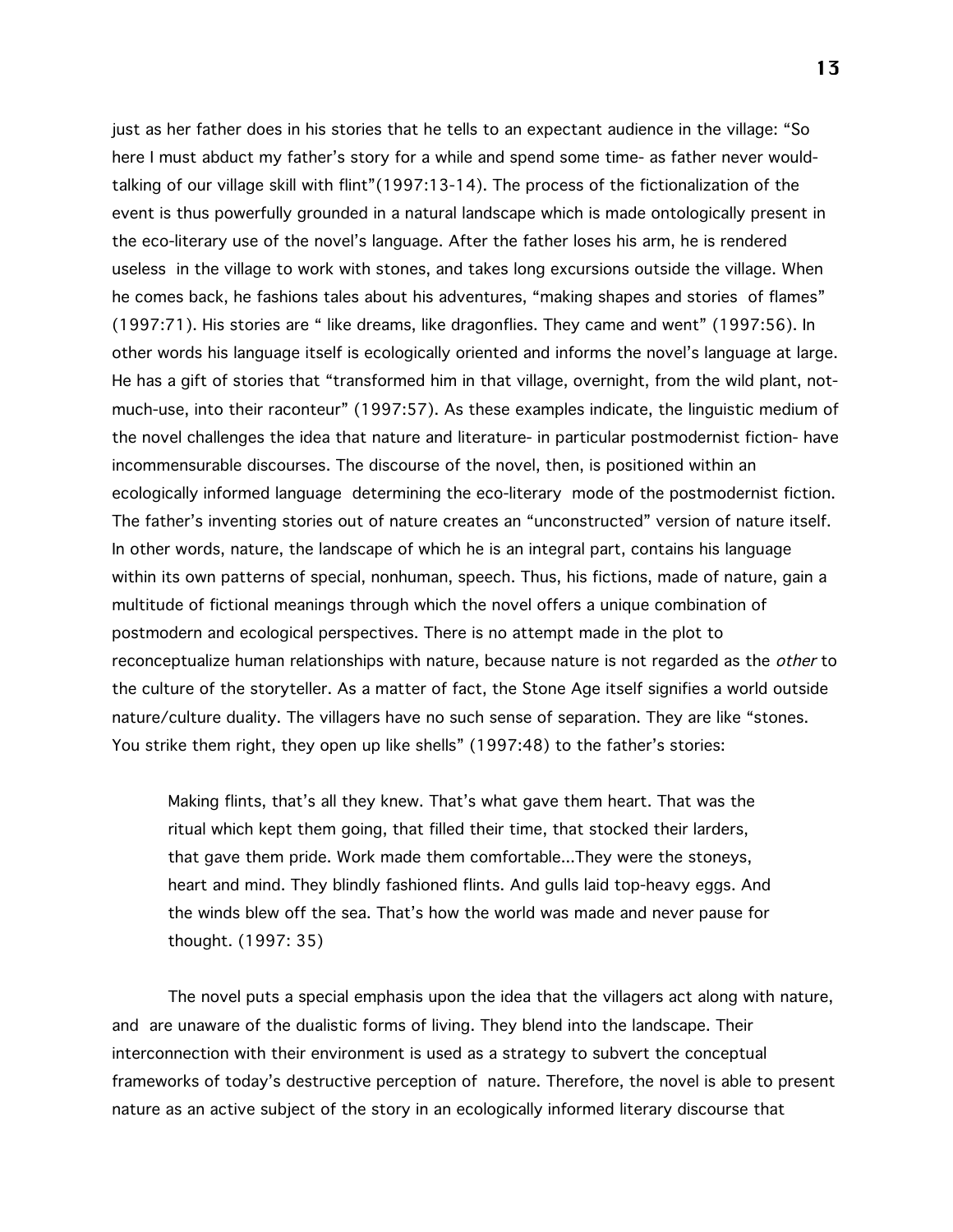challenges nature/culture dichotomy. Because the plot is situated in the Stone Age, the boundaries between inner and outer realities are put under erasure. Thus, human emotions and nature imagery merge to create stories "made by life" (1997: 105).

Moreover, without employing the cliche terms, such as, primitive, savage, and pagan, the eco-literary narrative unfolds in conjunction with distinctively postmodernist strategies, namely the strategy of the flouting of the conventions of novel-writing. In other words, the selfconscious narrator teases the reader with her light-hearted commentaries on the storytelling process:

The power of a tale is in the gaps and pauses. I hear his voice. I know his tricks. And there is a phrase that comes to mind which father often used. "We'll never know," he'd say. " We can but guess." A young man and a woman in the grass... His audience applauded. He had delighted them. Their minds- so used to earthbound things-had flown, danced, like larks, like gnats, with father's tale... if only life was like a story, simpler, freer, less ordained. (1997:58-59)

Throughout the plot, gulls, wind, rocks, sea and many other natural elements function as the eco-literary devices of the novel's postmodernist mode of writing. The characters- who are themselves described as "earthbound" things without proper names- and nature fuse together to form an interconnected world of culture and nature. The novel comes to an end when the narrator's father is just starting a new story:

He closed his eyes and what he saw was the shingled margin of the sea with horses wild and riderless close by. He tried to place a sail upon the sea, but could not. He tried to fill the air with human sounds. But all he saw were horses in the wind, the tide in loops upon the beach, the spray-wet rocks and stones reflecting all the changes in the sky, and no one there to notice or applaud. (1997:169-70)

The meaning that shapes the father's narratives until this moment, here shifts to the full presence of nature which the human agency can neither dominate nor subject to silence. This ending of the novel signals the beginning of a self-reflexive pause in which nature projects a very different narrative of its own from the one the father intends to invent for the future. This is nature in its self-conscious role as the only subject installing its version of the story in the narrative. In this way The Gift of Stones anticipates the ecocritical awareness that nature is not to be used as a social or linguistic construct, but that it is there to be acknowledged as an inseparable process from the human experience. Therefore The Gift of Stones can be read as a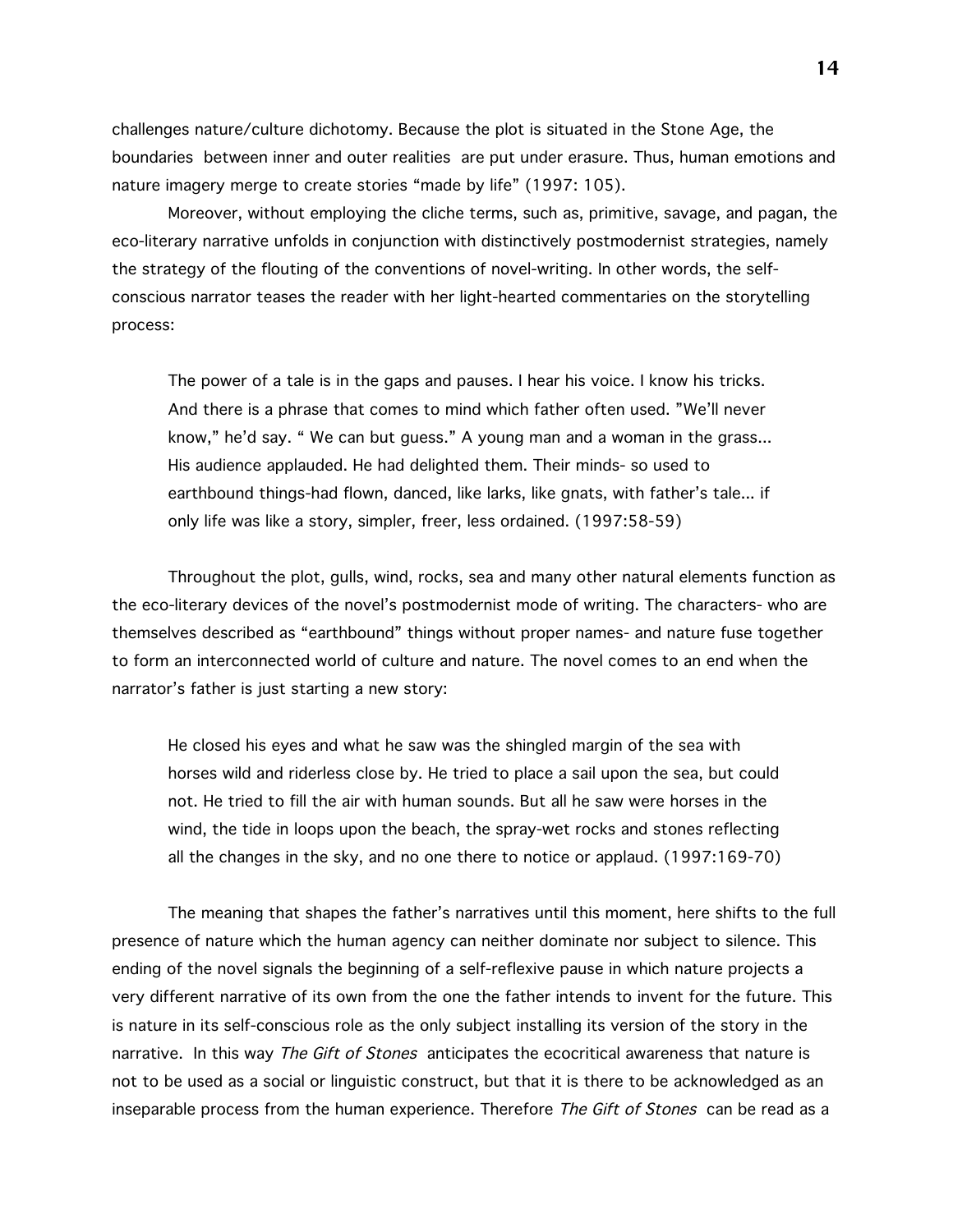postmodern reappropriation of ecological consciousness in literary terms. Furthermore, the language of the novel also projects an ecological awareness, and can be ecocritically evaluated. The few characters who are given names, for example, echo nature imagery, like Leaf who tries to amputate the father's arm, and Rabbit and Doe, the woman father falls in love with, and adresses as such. The Gift of Stones, then, opens new paths to the ecocritical analyses of postmodernist fictions, and renders the study of the relationship between the physical environment and the postmodern novel to be more than critically relevant.

Applying ecology or ecological concepts and themes to literary criticism proves to be an enhancing process to literary studies. Contemporary novels already make use of parallel paradigms between ecology and literature which await detailed critical exploration and evaluation in terms of an interdisciplinary approach of ecocriticism. As more and more environmental theorists make a call for an inward transformation in the humanities, literary theorists cannot ignore the presence of interconnections between nature and culture, particularly the fact that cultural dimensions of literature do influence and are influenced by the environmental issues. Therefore, a new vision is shaping itself among the theorists now, one that allows negotiations between culture and nature as inseparable processes. As the environmental philosophers, Bill Devall and George Sessions explain, this process requires the acceptance of this new vision and a new realization: "But the deep ecology sense of Self requires a further maturity and growth, an identification which goes beyond humanity to include the nonhuman world" (1985: 65). Such thinking will no doubt inspire many critics to create new insights and new critical paths in the ecocritical domain, as well as enable them to put the natural world more in the literary viewfinder. As a matter of fact the humanities do make a call for such an intellectual revision.

## WORKS CITED:

Bennet, John W. (1996) Human Ecology as Human Behaviour, New Brunswick, London: Transaction Publishers.

Birkerts, Sven (Nov/Dec.1996) "Only God Can Make a Tree: The Joys and Sorrows of Ecocriticism," The Boston book Review 3.1 ONLINE.http:// www.asle.umn.edu/ archive/intro/birkerts.html:1-5.

Capra, Fritjof (1997) The Web of life: A New Synthesis of Mind and Matter, London: Flamingo. Crace, Jim (1997) The Gift of Stones, London: Vintage.

Diamond, Irene and Odenstein, Gloria Femon (eds)(1990)Reweaving the World: The Emergence of Ecofeminism, San Francisco: Sierra Club Books.

Derrida, Jacques (1993) Aporias, trans. Thomas Dutoit, Stanford, Ca.: Stanford University Press.